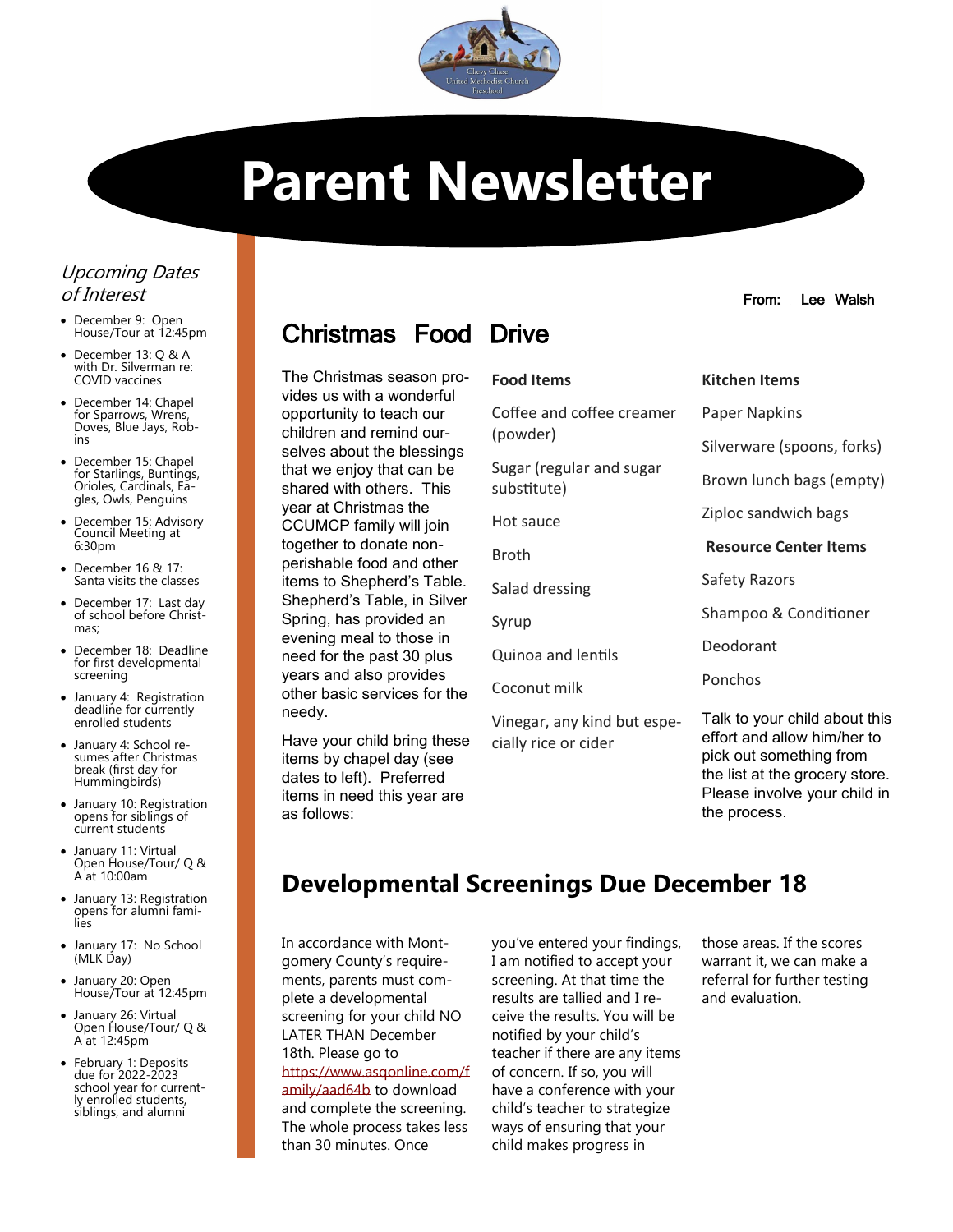#### **Available Classes at CCUMCP for 2021-2022 (subject to change with COVID regulations and changes in staffing)**

| Name of Class                  | Days the<br><b>Class Meets</b> | <b>Birthdates of</b><br>Children in Class | Current Teachers'<br>Names*                 | # of<br>children |
|--------------------------------|--------------------------------|-------------------------------------------|---------------------------------------------|------------------|
| Hummingbirds<br>(January-June) | T/TH                           | 9/1/20-12/31/20                           | Glory Guerra &<br>Madeleine Kaneh           | 10               |
| Wrens                          | T/TH                           | 9/1/19-8/31/20                            | Shelley Lowinger &<br><b>Megan Showers</b>  | 10               |
| <b>Starlings</b>               | M/W/F                          | 9/1/19-8/31/20                            | Shelley Lowinger &<br><b>Megan Showers</b>  | 10               |
| <b>Buntings</b>                | M/W/F                          | 9/1/19-8/31/20                            | Allison Delfin &<br>Natasha Saifee          | 10               |
| Sparrows                       | $M-F$                          | 9/1/19-4/31/20                            | Sarah Gilmore &<br><b>Helenice McDonald</b> | 10               |
| Orioles                        | M/W/F                          | 9/1/18-8/31/19                            | Lee Walsh & Glory<br>Guerra                 | 12               |
| Robins                         | $M-F$                          | 9/1/18-8/31/19                            | Wendy Cevallos &<br>Izzy Cheremeteff        | 12               |
| Doves                          | $M-F$                          | 9/1/18-8/31/19                            | Kitty Kormann &<br>Maria Spina              | 12               |
| <b>Blue Jays</b>               | $M-F$                          | 9/1/18-8/31/19                            | Jane Cheremeteff &<br>Cynthia Ferrell       | 12               |
| Cardinals                      | $M-F$                          | 9/1/18-8/31/19                            | Kelley Gronda &<br>Kathy Pirtle             | 12               |
| Owls                           | $M-F$                          | 9/1/17-8/31/18                            | Marty Delgado &<br>Claudia Tassara          | 13               |
| Penguins                       | $M-F$                          | $9/1/17 - 8/31/18$                        | Heather Lee &<br>Lotfi Khenissi             | 13               |
| Eagles                         | $M-F$                          | $9/1/17 - 8/31/18$                        | Monica Kerns &<br>Diane Cannon              | 13               |

# **Registration for Fall 2022**

Yikes! Registration time is almost upon us yet again. Some of you may have questions about how many days would be appropriate for your child or whether your child is ready for kindergarten next year. This is the time to ask those questions of your child's teacher and the director.

Please be aware that we will have a few more Open Houses on December 9 and January 11 at 12:45pm if you should desire to learn more about the rest of the preschool. If you have

friends who are interested in having their children here next year, this is a good opportunity for them to learn more as well.

Registration will take place through the parent portal [\(https://](https://family.daycareworks.com/login.jsp) [family.daycareworks.com/login.jsp\)](https://family.daycareworks.com/login.jsp). Registration for our current students will take place beginning December 8 through January 4 (see the dates in the sidebar). Please note that there are particular dates on which registration will take place for siblings (Jan 10), and alumni families (Jan 13).

### **Summer Camp Registration Coming Soon**

This year we hope to offer

**two weeks of summer camp (June 13-17 and June 20-24).** All of our children will be able to register for these camps which will be from 9am-1pm each day and will offer a bevy of activities from water play to sports and, of course, lots of opportunities for learning and socializing. Look for more information to come your way soon.



### **Important Registration Dates**

**December 7** Priority registration deadline for CCUM Church members

**January 4** Online registration deadline for currently enrolled students

**January 10** Online registration for siblings of currently enrolled students

**January 13** Online registration for alumni families

**February 1** Non-refundable tuition deposits due for currently enrolled students, siblings and alumni families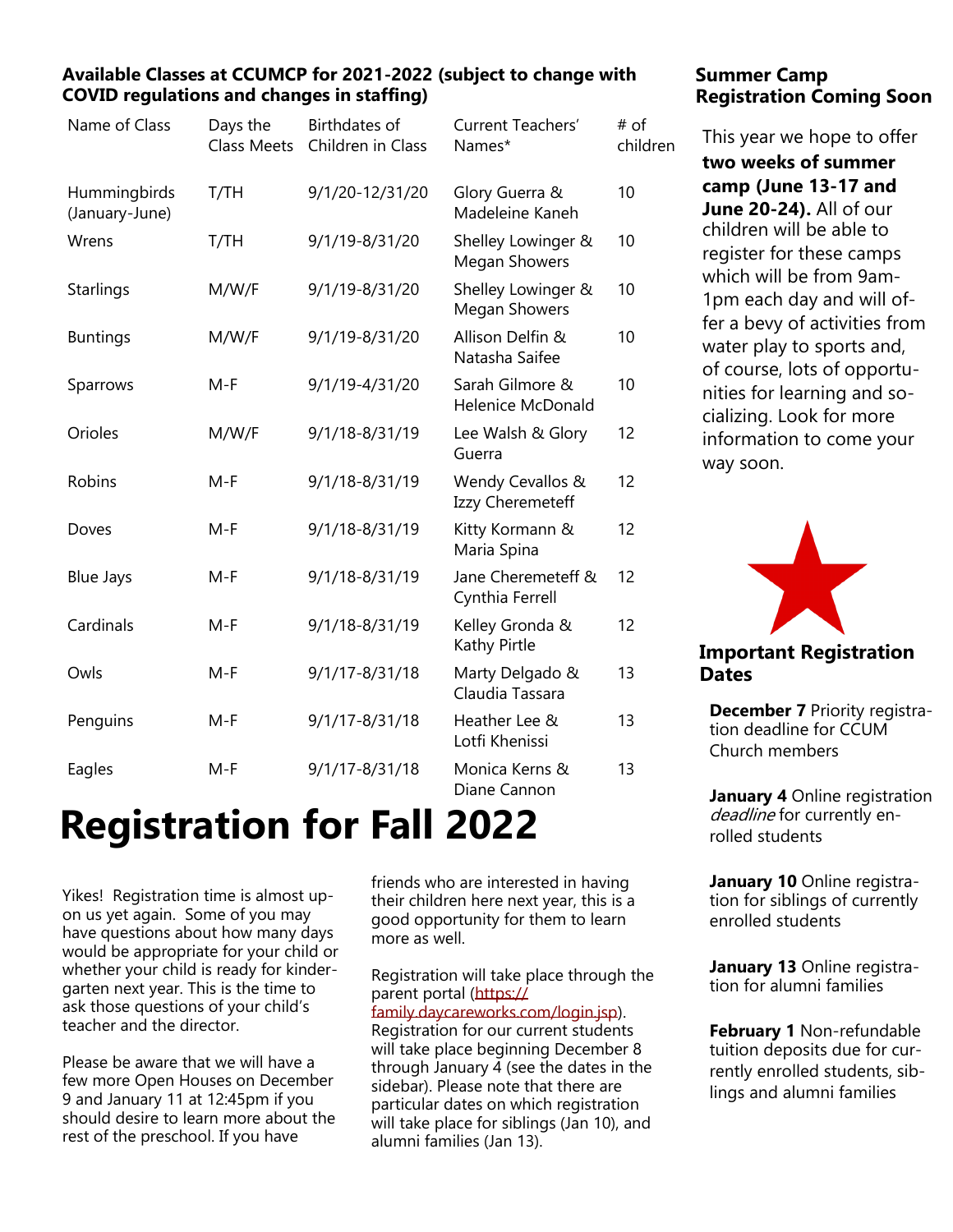## **Registration for Fall 2021 (continued)**

Though it is done online, registration will still be done on a first come, first served basis. The registrations will come in with a date and time stamp. So, if it matters whether your 3 year old attends 3 days or 5 days then be mindful of logging onto the portal in a timely manner. The same goes for sibling and alumni registration. The lottery for community members will take place on February 2 and they must submit their applications by January 31.

Please let us know if you have a younger sibling joining us next year to let us know so that we can make sure that sibling receives priority registration.

**If you know that your child will not be returning to CCUMCP next year, we would appreciate knowing that as well.** 

### **Reminders for the New Year**

As we return from the Christmas Break there are a few things to remember: Please….

- 1) Send in some extra masks to have on hand in case your child's becomes wet.
- 2) Make sure your child has a complete change of clothes on hand
- 3) Each child and staff member must start school after the break with a negative COVID test given no sooner than 72 hours before the first day of school for that child. (Information about onsite testing on Sunday, January 2 from 2-4pm will be forthcoming.)

# **Parent/Teacher Conference Schedule**

The teaching staff strives to ensure that all children at CCUMCP meet the learning objectives that they have been working towards over the course of the year. As the learning objectives are for children ages 2-5, it will take the entirety of their time at preschool for them to master those skills. The children will progress through a series of steps the mastery of which will lead them closer to the learning objectives. Much as a child learns to walk in steps progressing from sitting alone to scooting to crawling to walking holding onto something prior to walking unaided- -so do children master other skills. The teaching staff knows the steps that each child must make on the way to accomplishing the skills listed as learning objectives. It is the staff's job to find out where your child is on the way to meeting those learning objectives and to build activities into the curriculum to respond to your child wherever he/she is. What we want to see over the course of the year is not that all children have mastered each and every skill, but that each child has made progress over the course of the year.

By the end of his/her time at preschool, each child should show proficiency with all of the skills. Both on a daily basis and during formal assessments, the teachers and assistants observe the children to see which areas are progressing naturally and which areas may need more intentional, focused refining. In response, teachers adapt their curriculum to meet the needs of the children in their class. Should your child not be progressing as we believe that he/she should be, then we will communicate our concerns with you. As always, we value your input about your child's progress and hope to hear from you regarding your concerns about your child's progress. You can expect that at this parent/ teacher conference you will hear about your child's strengths and his/her challenges. We encourage you to come with questions for your child's teacher. Should you desire to have another conference later in the school year, please let your child's teacher know and we will schedule one for the spring. In like manner we will take the initiative to request a conference with you if we think that one is warranted. As always, if you have any ques-

tions or concerns, please call, write

or stop by the office.

**Conference Schedule January 19 —** Orioles **January 20 —** Penguins **January 21 —** Cardinals & Blue Jays **January 24 —** Robins **January 25 —** Wrens **January 26 —** Starlings **January 27—** Doves **January 28 —** Eagles & Owls **January 31 —** Buntings & Sparrows

Conferences will be held via zoom. Preschool teachers will send a sign-up genius for time slots right after the Christmas break.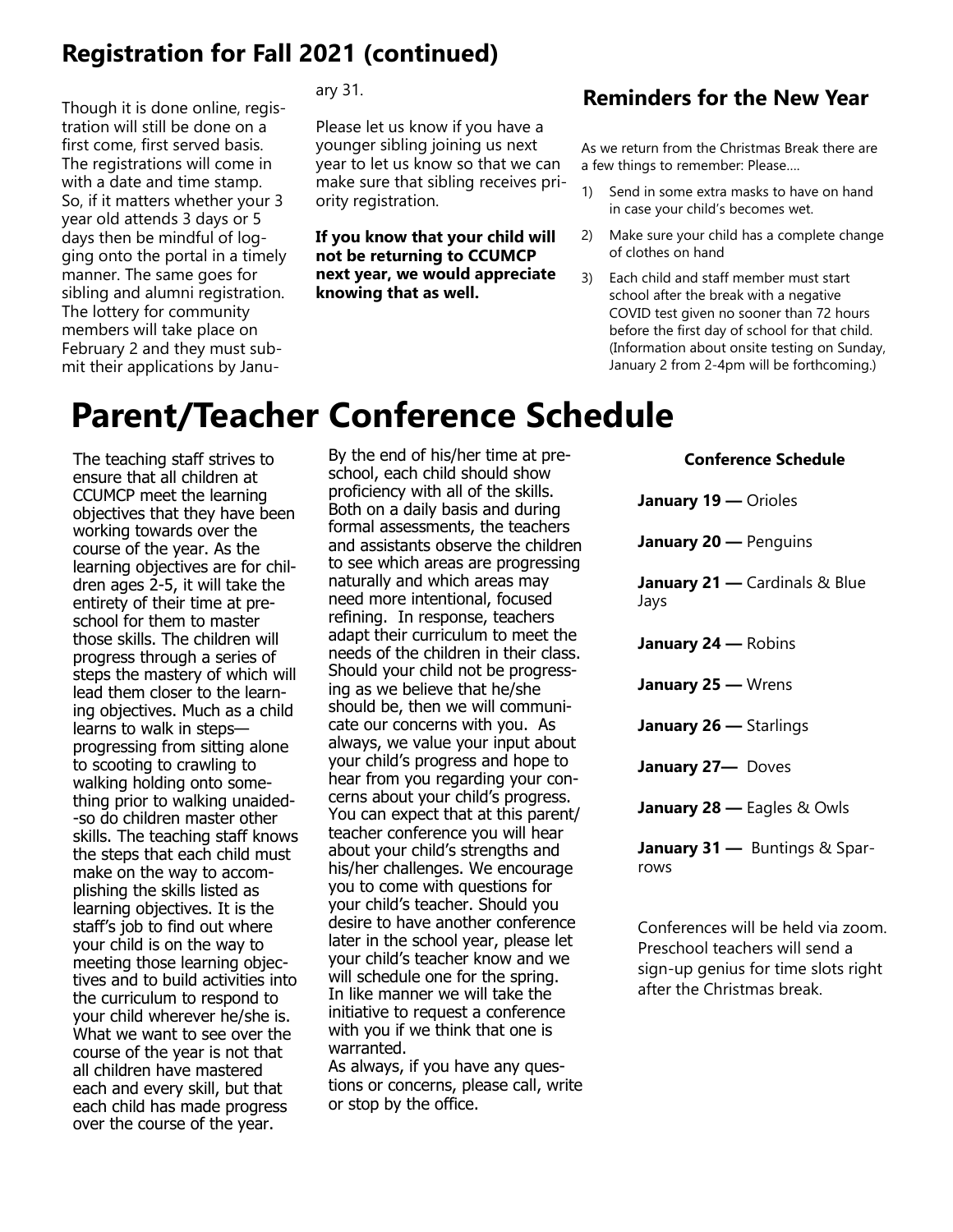



## . *CCUMC in Partnership with A Wider Circle "Virtual" Angel Tree Christmas Gift Program*

CCUMC wants to continue doing good during the Christmas season. This year we are adapting our an-nual gift giving for families served by [A Wider Circle](http://awidercircle.org/) through a "Virtual" Angel Tree. The Angel Tree giving drive will run Friday, December 12.

You can find a tag on the Angel Tree in the Wesley Room, or use the Sign-up genius to sign-up to purchase a gift. All gifts need to be delivered to CCUMC by December 12th, wrapped and labeled with the Family number and name of the gift recipient.



Thank you so much for generously providing new pajamas for needy families. Where did you find such cute pajamas?! We collected 164 pairs which were donated to the National Center for Children and Families in Bethesda. They greatly appreciated our donation!

## **December is Compassion Month**

**Our virtue for the month of December is compassion. That is a big word for little children to take on. How could we talk to them about it? We are asking the children what and whom they care about. Then we ask how that care translates into action. For example, my kids often show real compassion for the people who stand in the medians of major roads begging for money. Their compassion is demonstrated by giving some of their money to these people (or asking me to do so.)** 

**Once your child understands what compassion is, ask them to demonstrate their compassion. You might start with something close to home. Have them show compassion for a sibling by giving him/her a hug when he/she is sad. We would love to hear from you or your children about the ways that they show compassion.** 

# Q&A RE: COVID Vaccines for Preschoolers

Join Natalie Silverman, MD, a pediatrician with Capital Medical Group for an informative session regarding COVID-19 vaccines for preschoolers on Monday, December 13 at 7pm. She has graciously agreed to answer your submitted questions regarding COVID-19 vaccines and children via zoom (link found below). If you have a question that you would like answered, please submit those to Lee (lwalsh@chevychaseumc.org) or Lauren (lbailey@chevychaseumc.org) by Friday, December 10.

Lee Walsh is inviting you to a scheduled Zoom meeting. Topic: Q & A with Natalie Silverman, MD re: COVID-19 vaccine Time: Dec 13, 2021 07:00 PM Eastern Time (US and Canada) Join Zoom Meeting <https://us02web.zoom.us/j/85809762925?pwd=WkJodVZWQWpYVytTdWl6Vjg4Q3FVQT09> Meeting ID: 858 0976 2925 Passcode: 99399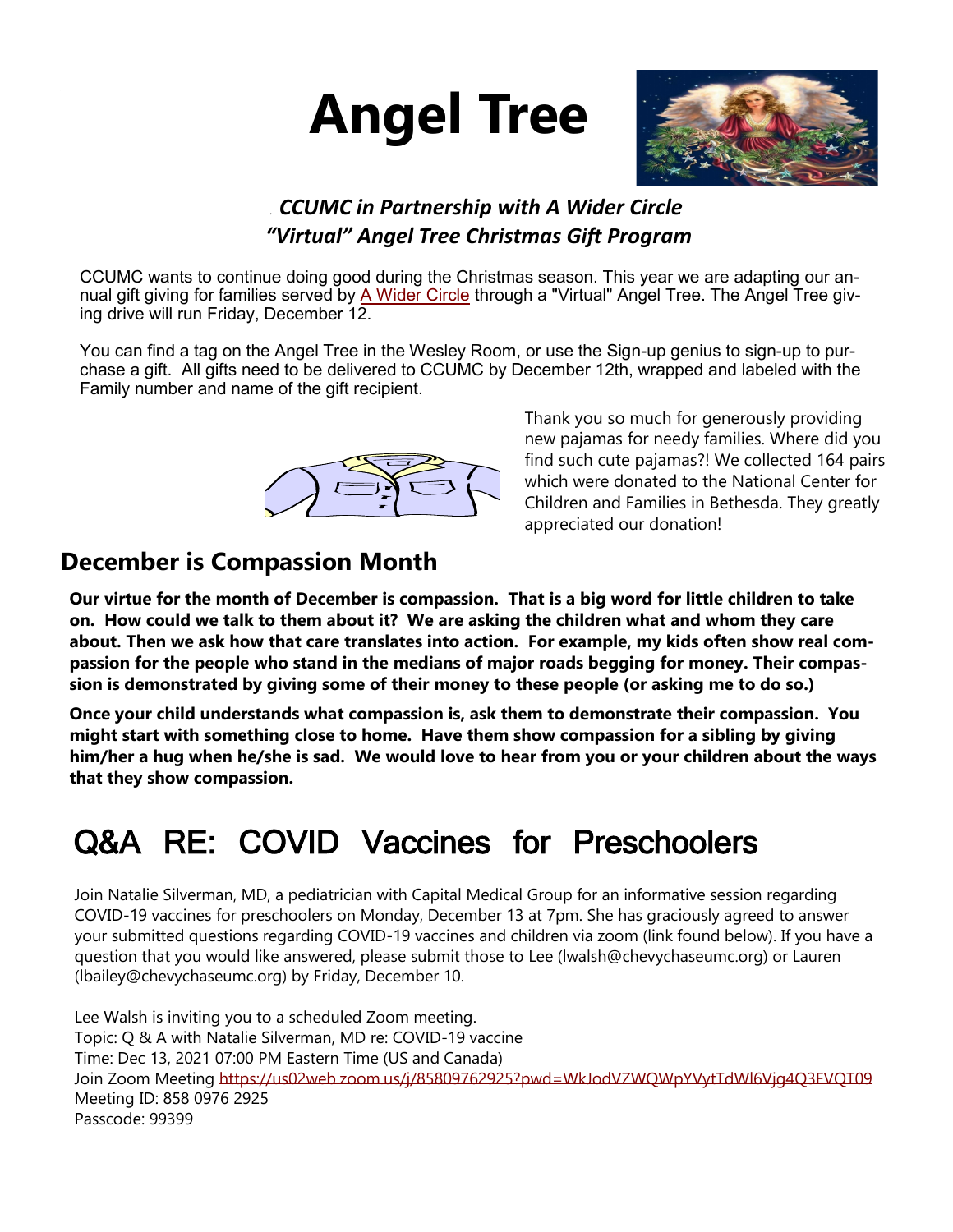

# **December book suggestions:**

Snowmen at Night : This cute book in verse explains why their snowmen may start to droop. Instead of being due to the snow melting, it is because the snowmen have been having so much fun at night after we all go to sleep.

Counting Christmas by Nancy Tafuri: This delightfully drawn book shows a child preparing for Christmas over the month of December engaging in many different age appropriate activities like making a gingerbread house, making bird feeders for the birds, etc. It is lovely and catches the rhythm of the Advent season.

Eight Candles to Light: A Chanukah Story: This is a great introduction to this light filled holiday for young children.

[Nativity \(Nativity Lift-the-Flap\)](http://www.amazon.com/Nativity-Lift---Flap-Felicity-Brooks/dp/0794505295/ref=sr_1_27?s=books&ie=UTF8&qid=1290616675&sr=1-27). This Usborne book is perfect for your 18 month old child and up. It allows him/her to participate in the story and find delightful pieces of the nativity story.

The Clever Dreidel's Chanukah Wishes by Sarah Mazor: This book teaches young children about Chanukah and sends a message about hope and compassion for all children of the world.

Grumpy Monkey by Suzanne Lang: Have you ever had one of those days when you find yourself in a bad mood? This happens occasionally to all of us, kids included. In this story the main character, Jim Panzee—yes, a chimpanzee—, finds himself in a bad mood and can't be talked out of it. This book is a great springboard for discussing with your kids about what to do when they find themselves in a similar mood. The book sends a positive message that it is okay to feel grumpy. There is no need to hide negative feelings. In the book Jim Panzee sits for a while and the mood passes. He doesn't resort to acting out on those grumpy feelings

# Why Free Play? which is also a good message for young which is also a good message for young

In each of our classrooms we offer an extended period of free play for several reasons.

- 1. Having a free play period allows the teacher time to work in small groups or one-on-one with children.
- 2. That time is a wonderful time for teachers to observe how children conduct themselves independently. Do they wander aimlessly around the room? Do they change activities every 2 minutes or can they sustain play for a length of time? Which other children does that child gravitate towards?
- 3. It allows children the time to explore interests in a deeper

way. If a child is interested in trucks she might just roll them across the room, but given extended time she might use the blocks to build a road for the truck. This might involve cooperation with other classmates and problem solving and thinking skills about how to accomplish that task. In other words, the play becomes much more involved and helps children bring their imagination to life.

4.Young children often have extended periods of one-on-one with an adult while at home especially in situations where they have a caregiver. This is wonderful for them, but it may mean that they rarely need to

entertain themselves or be self-directed. Free choice time helps them to develop those important skills.

Having adults there to help facilitate that play and help with tricky social interactions just increases the value of the play.

So when we look around a classroom during free play there is so much more going on than meets the eye. Come see for yourself.